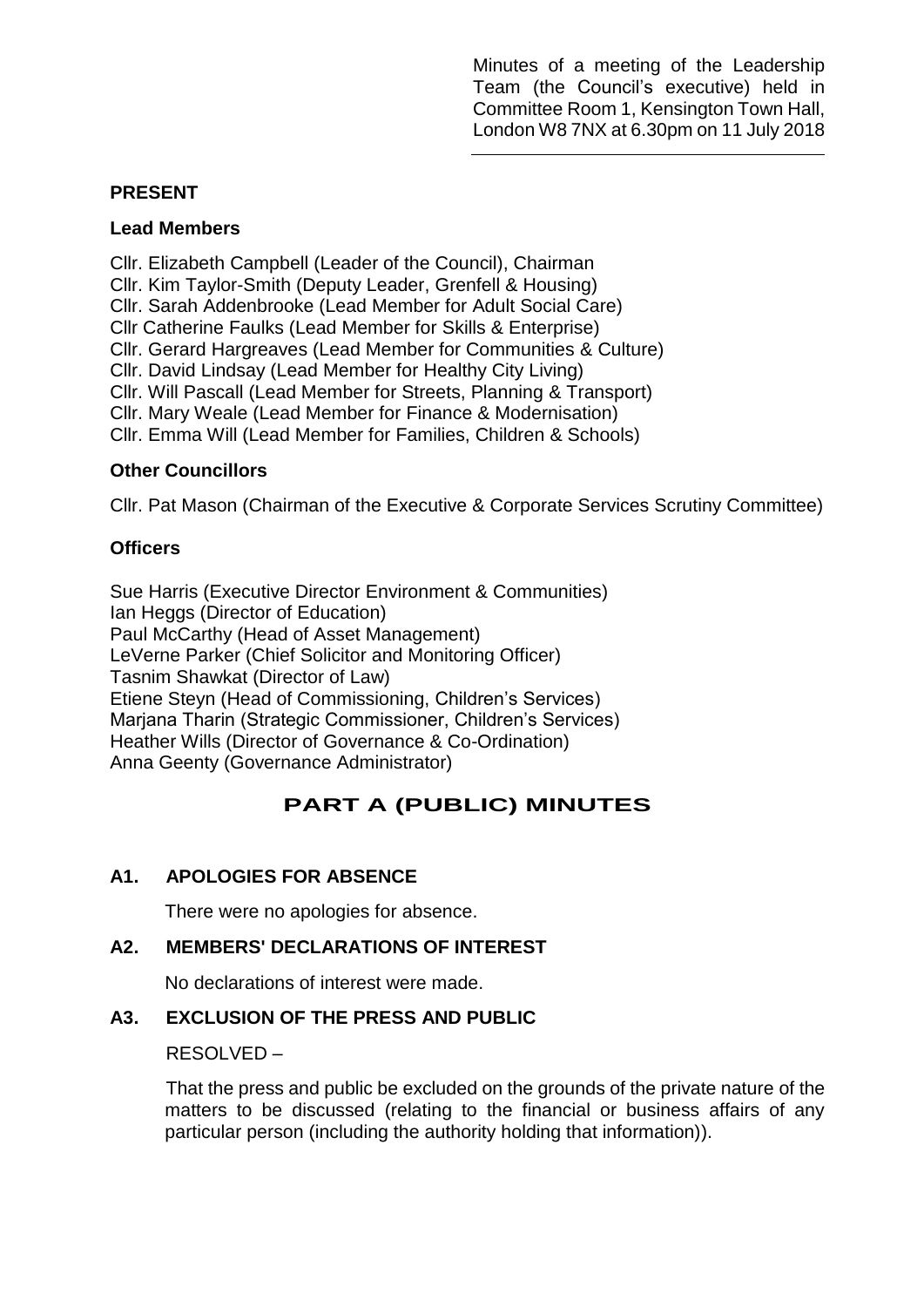## **PART A MINUTES OF PART B (PRIVATE) SESSION**

### **CHANGE AT THE COUNCIL: THE COUNCIL'S RESPONSE TO THE INDEPENDENT REVIEW OF GOVERNANCE**

For the decision, see the minute to report A5 below.

### **PASSENGER TRANSPORT TAXI FRAMEWORK AWARD**

For the decision, see the minute to report A6 below

### **HERITAGE LOTTERY FUND GRANT FOR LEIGHTON HOUSE MUSEUM**

For the decision, see the minute to report A7 below

### **LEIGHTON HOUSE MUSEUM: COLLECTIONS REVIEW**

For the decision, see the minute to report A8 below

### **OFFICE IMPROVEMENTS AT THE COUNCIL OFFICES, 37 PEMBROKE ROAD, W8**

For the decision, see the minute to report A11 below

*Please note: No decisions were taken in the private part of the meeting and there are no separate Part B (private) minutes.*

*Following conclusion of the private session, the press and public were readmitted to the meeting room at 6.45pm and the webcast of the proceedings commenced.*

# **RESUMPTION OF PUBLIC SESSION**

#### **72 SECONDS SILENCE**

The Leadership Team and all others present stood to observe 72 seconds silence to remember those who lost their lives in the Grenfell tragedy.

#### **A4. MINUTES OF THE LEADERSHIP TEAM MEETING HELD ON 6 JUNE 2018**

The minutes of the meeting held on 6 June 2018 were confirmed as a correct record and were signed by the Chairman.

### **A5. CHANGE AT THE COUNCIL: THE COUNCIL'S RESPONSE TO THE INDEPENDENT REVIEW OF GOVERNANCE** (Key Decision ref: 05270)

Cllr. Gerard Hargreaves introduced the report and highlighted key points. The Leadership Team then discussed the report and commented on a number of issues including the need for change, ways of bringing in a wider range of people, scope to improve the website, and the importance of training.

Cllr. Pat Mason emphasised two points made at the Executive & Corporate Services Scrutiny Committee:

 the report did not look at a return to a committee system, which had been part of the motion to the Council on 19 July 2017; and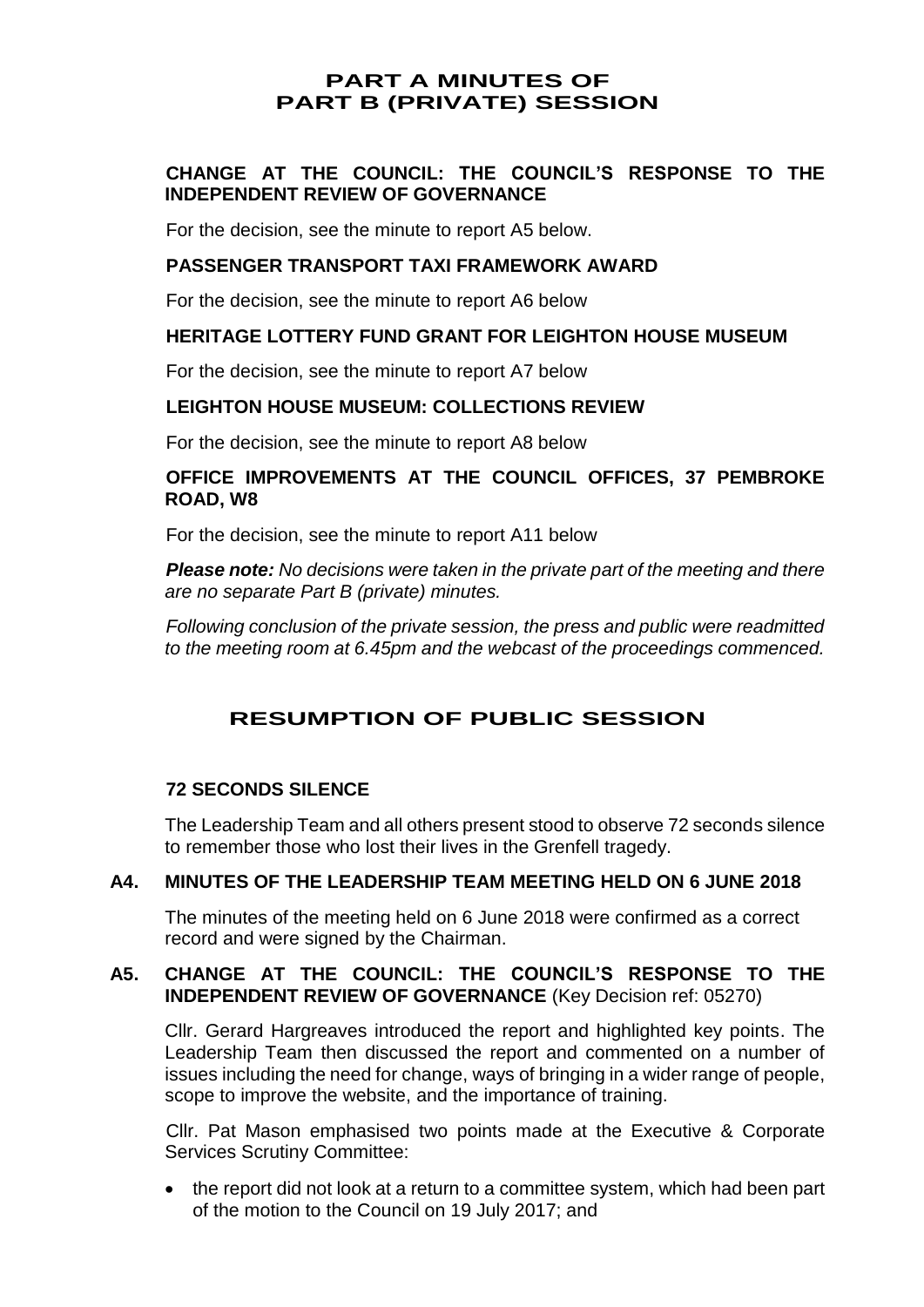• residents were concerned that the Council would set up its own bodies that might not suit specific localities; full use should be made of local expertise to ensure appropriate local arrangements.

Cllr. Hargreaves stated that comments received from the Executive & Corporate Services Scrutiny Committee would be taken into account in developing governance arrangements.

RESOLVED, on the basis of the reasons set out at paragraph 3.1 and 3.2, elsewhere within the report and the Part B (exempt) appendix –

That the recommendations at paragraphs 2.1 and 2.2 be adopted.

*Action by: Heather Wills (Director of Governance & Co-Ordination)*

#### **A6. PASSENGER TRANSPORT TAXI FRAMEWORK AWARD** (Key Decision ref: 05145)

Cllr. Emma Will introduced the report and drew attention to the lessons learnt from the previous procurement. She thanked the officers and families who had taken part in extensive consultation to help ensure that the service was right for the most vulnerable children.

RESOLVED, on the basis of the reasons set out at paragraphs 3.1-3.7, elsewhere within the report and the Part B (exempt) appendix -

That the recommendations at paragraphs 2.8-2.12 be adopted.

*Action by: Melissa Caslake (Executive Director for Children's Services)*

#### **A7. HERITAGE LOTTERY FUND GRANT FOR LEIGHTON HOUSE MUSEUM** (Key Decision ref: 05264)

The Leadership Team welcomed the Heritage Lottery Fund grant award. They commented on the opportunities that the investment in Leighton House would provide for outreach work and for building educational links in both the North and South of the borough.

RESOLVED, on the basis of the reasons set out at paragraph 3.1**,** elsewhere within the report and the Part B (exempt) appendix –

That the recommendations at paragraphs 2.1 be adopted.

*Action by: Sue Harris (Executive Director Environment and Communities)*

### **A8. LEIGHTON HOUSE MUSEUM: COLLECTIONS REVIEW** (Key Decision ref: 05260)

The Leadership Team commended the professional and thorough work undertaken by the curators to assess the collection.

RESOLVED, on the basis of the reasons set out at paragraphs 3.1 and 3.2, elsewhere within the report and the Part B (exempt) appendix -

That the recommendations at paragraph 2.1 – 2.3 be adopted.

*Action by: Sue Harris (Executive Director Environment & Communities)*